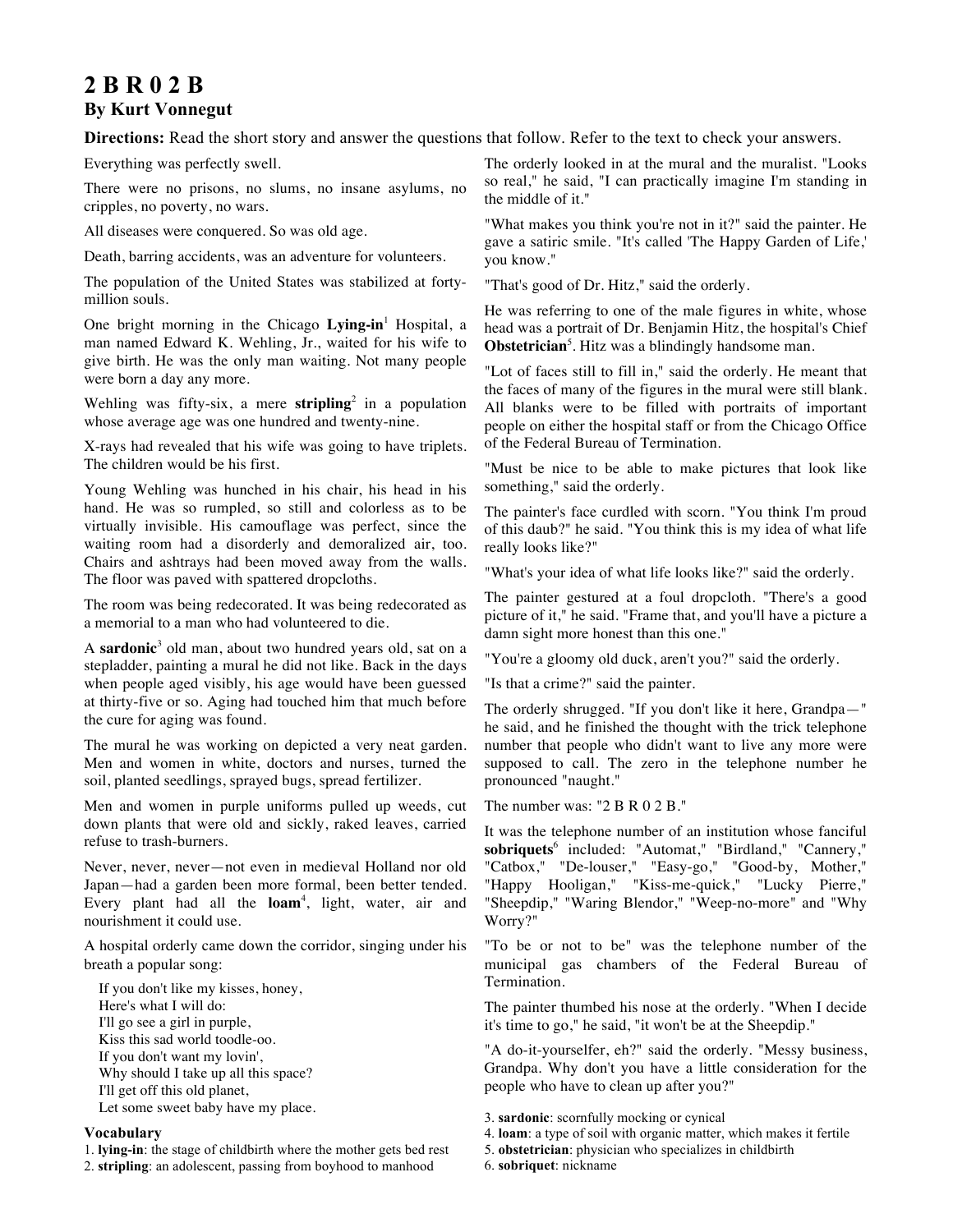The orderly laughed and moved on.

Wehling, the waiting father, mumbled something without raising his head. And then he fell silent again.

A coarse, formidable woman strode into the waiting room on spike heels. Her shoes, stockings, trench coat, bag and overseas cap were all purple, the purple the painter called "the color of grapes on Judgment Day."

The medallion on her purple musette bag was the seal of the Service Division of the Federal Bureau of Termination, an eagle perched on a turnstile.

The woman had a lot of facial hair—an unmistakable mustache, in fact. A curious thing about gas-chamber hostesses was that, no matter how lovely and feminine they were when recruited, they all sprouted mustaches within five years or so.

"Is this where I'm supposed to come?" she said to the painter.

"A lot would depend on what your business was," he said. "You aren't about to have a baby, are you?"

"They told me I was supposed to pose for some picture," she said. "My name's Leora Duncan." She waited.

"And you dunk people," he said.

"What?" she said.

"Skip it," he said.

"That sure is a beautiful picture," she said. "Looks just like heaven or something."

"Or something," said the painter. He took a list of names from his smock pocket. "Duncan, Duncan, Duncan," he said, scanning the list. "Yes—here you are. You're entitled to be immortalized. See any faceless body here you'd like me to stick your head on? We've got a few choice ones left."

She studied the mural bleakly. "Gee," she said, "they're all the same to me. I don't know anything about art."

"A body's a body, eh?" he said, "All righty. As a master of fine art, I recommend this body here." He indicated a faceless figure of a woman who was carrying dried stalks to a trash-burner.

"Well," said Leora Duncan, "that's more the disposal people, isn't it? I mean, I'm in service. I don't do any disposing."

The painter clapped his hands in mock delight. "You say you don't know anything about art, and then you prove in the next breath that you know more about it than I do! Of course the sheave-carrier is wrong for a hostess! A snipper, a pruner—that's more your line." He pointed to a figure in purple who was sawing a dead branch from an apple tree. "How about her?" he said. "You like her at all?"

"Gosh—" she said, and she blushed and became humble— "that—that puts me right next to Dr. Hitz."

"That upsets you?" he said.

"Good gravy, no!" she said. "It's—it's just such an honor."

"Ah, You admire him, eh?" he said.

"Who doesn't admire him?" she said, worshiping the portrait of Hitz. It was the portrait of a tanned, white-haired, **omnipotent**<sup>7</sup> Zeus, two hundred and forty years old. "Who doesn't admire him?" she said again. "He was responsible for setting up the very first gas chamber in Chicago."

"Nothing would please me more," said the painter, "than to put you next to him for all time. Sawing off a limb that strikes you as appropriate?"

"That is kind of like what I do," she said. She was **demure**<sup>8</sup> about what she did. What she did was make people comfortable while she killed them.

And, while Leora Duncan was posing for her portrait, into the waitingroom bounded Dr. Hitz himself. He was seven feet tall, and he boomed with importance, accomplishments, and the joy of living.

"Well, Miss Duncan! Miss Duncan!" he said, and he made a joke. "What are you doing here?" he said. "This isn't where the people leave. This is where they come in!"

"We're going to be in the same picture together," she said shyly.

"Good!" said Dr. Hitz heartily. "And, say, isn't that some picture?"

"I sure am honored to be in it with you," she said.

"Let me tell you," he said, "I'm honored to be in it with you. Without women like you, this wonderful world we've got wouldn't be possible."

He saluted her and moved toward the door that led to the delivery rooms. "Guess what was just born," he said.

"I can't," she said.

"Triplets!" he said.

"Triplets!" she said. She was exclaiming over the legal implications of triplets.

The law said that no newborn child could survive unless the parents of the child could find someone who would volunteer to die. Triplets, if they were all to live, called for three volunteers.

"Do the parents have three volunteers?" said Leora Duncan.

"Last I heard," said Dr. Hitz, "they had one, and were trying to scrape another two up."

"I don't think they made it," she said. "Nobody made three appointments with us. Nothing but singles going through today, unless somebody called in after I left. What's the name?"

"Wehling," said the waiting father, sitting up, red-eyed and **frowzy**<sup>9</sup> . "Edward K. Wehling, Jr., is the name of the happy father-to-be."

He raised his right hand, looked at a spot on the wall, gave a hoarsely wretched chuckle. "Present," he said.

### **Vocabulary**

7. **omnipotent**: having unlimited power, force or authority

- 8. **demure:** modest, reserved, or serious
- 9. **frowzy**: having a dingy, neglected, and scruffy appearance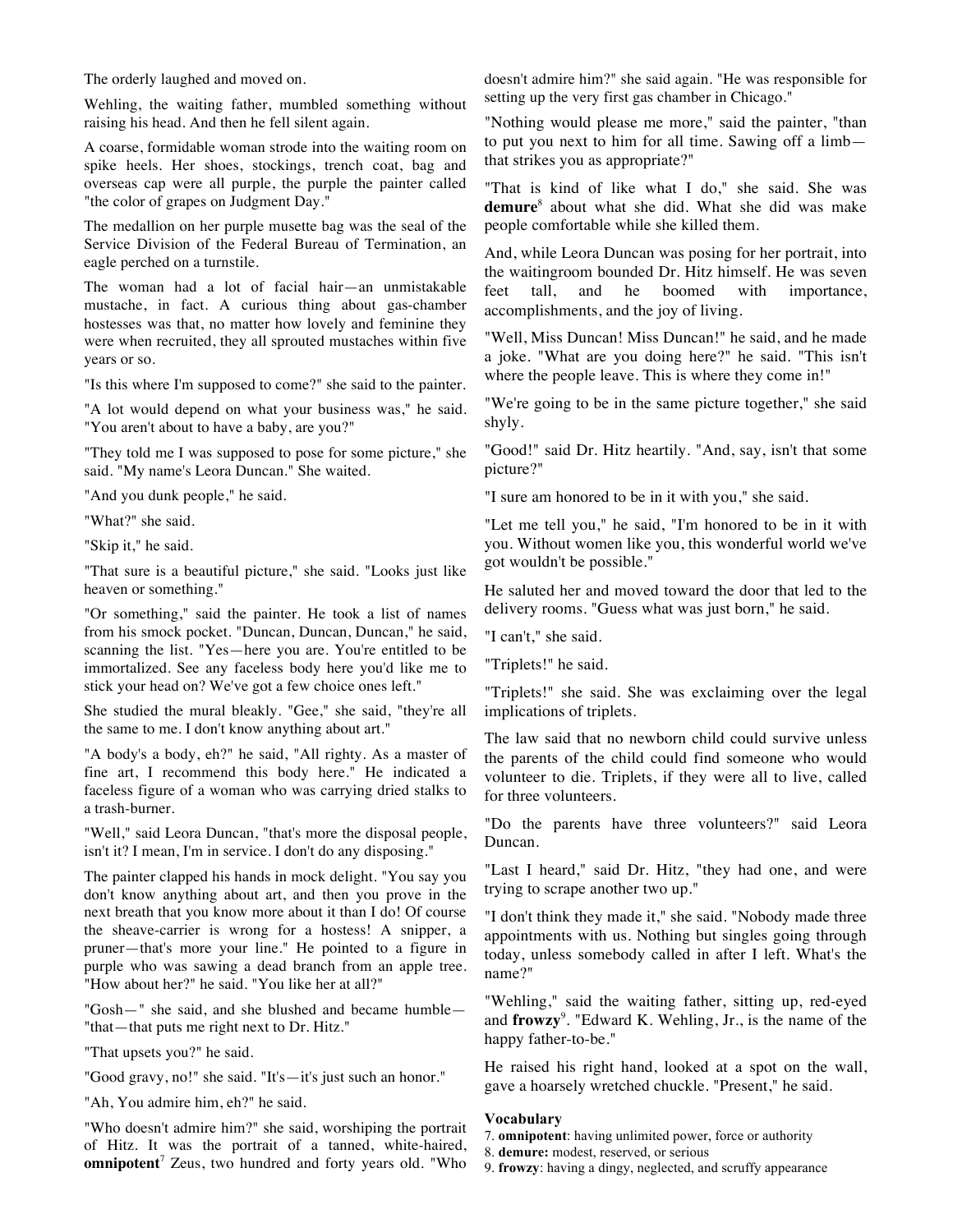"Oh, Mr. Wehling," said Dr. Hitz, "I didn't see you."

"The invisible man," said Wehling.

"They just phoned me that your triplets have been born," said Dr. Hitz. "They're all fine, and so is the mother. I'm on my way in to see them now."

"Hooray," said Wehling emptily.

"You don't sound very happy," said Dr. Hitz.

"What man in my shoes wouldn't be happy?" said Wehling. He gestured with his hands to symbolize care-free simplicity. "All I have to do is pick out which one of the triplets is going to live, then deliver my maternal grandfather to the Happy Hooligan, and come back here with a receipt."

Dr. Hitz became rather severe with Wehling, towered over him. "You don't believe in population control, Mr. Wehling?" he said.

"I think it's perfectly keen," said Wehling **tautly**.

"Would you like to go back to the good old days, when the population of the Earth was twenty billion—about to become forty billion, then eighty billion, then one hundred and sixty billion? Do you know what a drupelet is, Mr. Wehling?" said Hitz.

"Nope," said Wehling sulkily.

"A drupelet, Mr. Wehling, is one of the little knobs, one of the little pulpy grains of a blackberry," said Dr. Hitz. "Without population control, human beings would now be packed on this surface of this old planet like drupelets on a blackberry! Think of it!"

Wehling continued to stare at the same spot on the wall.

"In the year 2000," said Dr. Hitz, "before scientists stepped in and laid down the law, there wasn't even enough drinking water to go around, and nothing to eat but sea-weed—and still people insisted on their right to reproduce like jackrabbits. And their right, if possible, to live forever."

"I want those kids," said Wehling quietly. "I want all three of them<sup>"</sup>

"Of course you do," said Dr. Hitz. "That's only human."

"I don't want my grandfather to die, either," said Wehling.

"Nobody's really happy about taking a close relative to the Catbox," said Dr. Hitz gently, sympathetically.

"I wish people wouldn't call it that," said Leora Duncan.

"What?" said Dr. Hitz.

"I wish people wouldn't call it 'the Catbox,' and things like that," she said. "It gives people the wrong impression."

"You're absolutely right," said Dr. Hitz. "Forgive me." He corrected himself, gave the municipal gas chambers their official title, a title no one ever used in conversation. "I should have said, 'Ethical Suicide Studios,'" he said.

"That sounds so much better," said Leora Duncan.

"This child of yours—whichever one you decide to keep, Mr. Wehling," said Dr. Hitz. "He or she is going to live on a happy, roomy, clean, rich planet, thanks to population control. In a garden like that mural there." He shook his head. "Two centuries ago, when I was a young man, it was a hell that nobody thought could last another twenty years. Now centuries of peace and plenty stretch before us as far as the imagination cares to travel."

#### He smiled **luminously**.

The smile faded as he saw that Wehling had just drawn a revolver.

Wehling shot Dr. Hitz dead. "There's room for one—a great big one," he said.

And then he shot Leora Duncan. "It's only death," he said to her as she fell. "There! Room for two."

And then he shot himself, making room for all three of his children.

Nobody came running. Nobody, seemingly, heard the shots.

The painter sat on the top of his stepladder, looking down reflectively on the sorry scene.

The painter pondered the mournful puzzle of life demanding to be born and, once born, demanding to be fruitful ... to multiply and to live as long as possible—to do all that on a very small planet that would have to last forever.

All the answers that the painter could think of were grim. Even grimmer, surely, than a Catbox, a Happy Hooligan, an Easy Go. He thought of war. He thought of plague. He thought of starvation.

He knew that he would never paint again. He let his paintbrush fall to the drop-cloths below. And then he decided he had had about enough of life in the Happy Garden of Life, too, and he came slowly down from the ladder.

He took Wehling's pistol, really intending to shoot himself.

But he didn't have the nerve.

And then he saw the telephone booth in the corner of the room. He went to it, dialed the well-remembered number: "2 B R 0 2 B."

"Federal Bureau of Termination," said the very warm voice of a hostess.

"How soon could I get an appointment?" he asked, speaking very carefully.

"We could probably fit you in late this afternoon, sir," she said. "It might even be earlier, if we get a cancellation."

"All right," said the painter, "fit me in, if you please." And he gave her his name, spelling it out.

"Thank you, sir," said the hostess. "Your city thanks you; your country thanks you; your planet thanks you. But the deepest thanks of all is from future generations."

## **Vocabulary**

13. **tautly**: tightly, tensely

14. **luminously**: rightly, glowingly